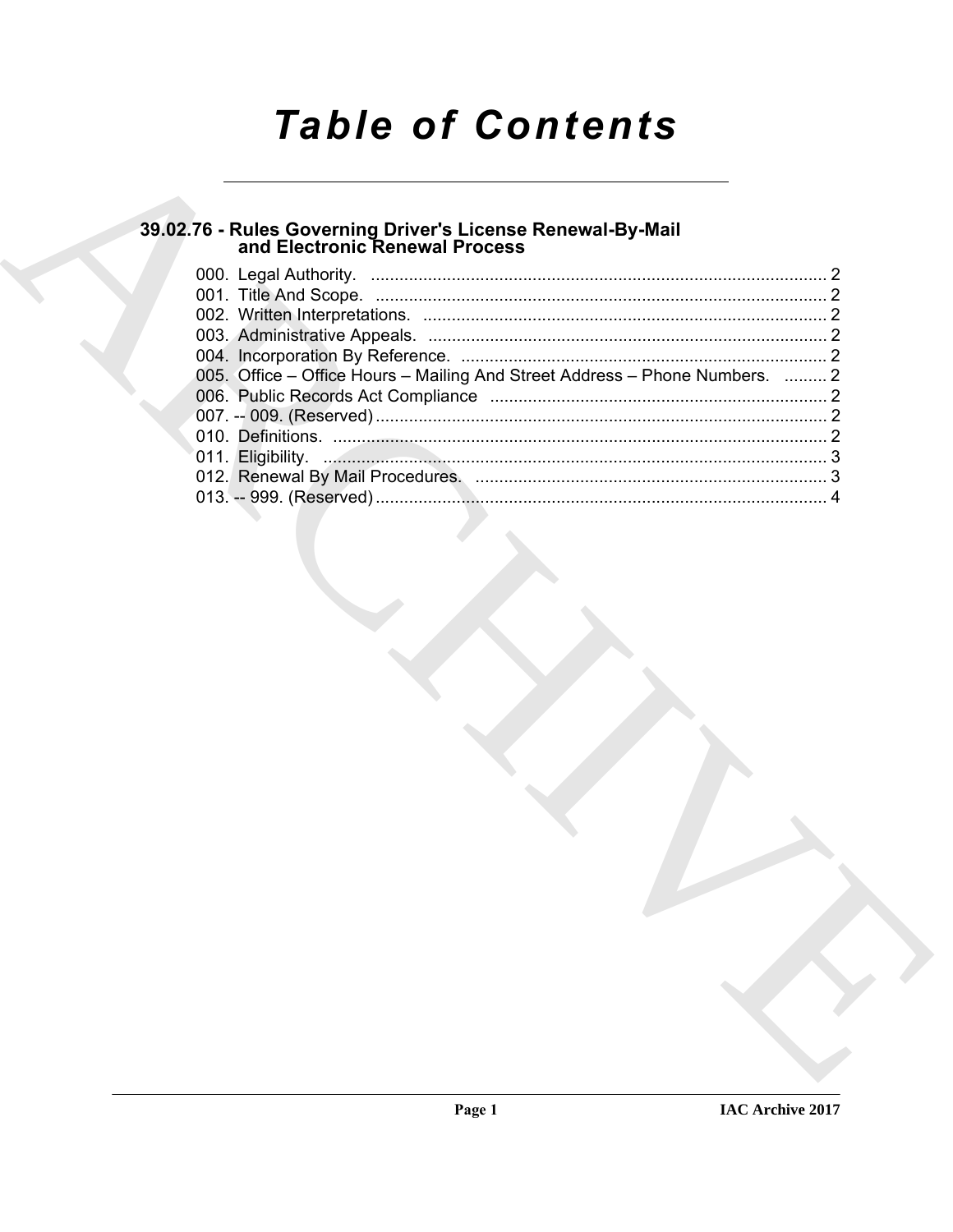#### **IDAPA 39 TITLE 02 CHAPTER 76**

#### **39.02.76 - RULES GOVERNING DRIVER'S LICENSE RENEWAL-BY-MAIL AND ELECTRONIC RENEWAL PROCESS**

#### <span id="page-1-1"></span><span id="page-1-0"></span>**000. LEGAL AUTHORITY.**

In accordance with Section 49-319(10), Idaho Code, the Idaho Transportation Board adopts the following rule to establish a process that may allow Idaho residents to renew their Class D drivers' licenses by mail or electronically.  $(3-29-12)$ 

#### <span id="page-1-2"></span>**001. TITLE AND SCOPE.**

**01. Title**. This rule shall be cited as IDAPA 39.02.76, "Rules Governing Driver's License Renewal-by-<br>Electronic Renewal Process". (3-29-12) Mail and Electronic Renewal Process".

39.62.75 - ROLES GOVERNMA CHOICHES FEVENAL-BY-MAL<br>
1990. IECAL AUTHORITY NATO Habe Coles the balled Transportation Touris also the following rule in<br>
contain process for the ARCHIVE VISTO Jake Coles the field of Democrati **02. Scope**. The purpose of this rule is to establish standards by which Class D drivers' licenses may be renewed by mail or electronically for those individuals who are licensed Idaho residents and whose licenses are about to expire. The driver's license renewal-by-mail and electronic systems are designed to reduce the length of driver's license renewal waiting lines at county driver's license offices. (3-29-12) license renewal waiting lines at county driver's license offices.

#### <span id="page-1-3"></span>**002. WRITTEN INTERPRETATIONS.**

There are no written interpretations for this chapter. This rule merely implements the provisions of Section 49- 319(10), Idaho Code, which states: "The department may use a mail renewal process for Class D licenses based on criteria established by rule and regulation." (3-29-12) criteria established by rule and regulation."

#### <span id="page-1-4"></span>**003. ADMINISTRATIVE APPEALS.**

Administrative appeals under this chapter shall be governed by the rules of administrative procedure of the attorney general. IDAPA 04.11.01. "Idaho Rules of Administrative Procedure of the Attorney General." (3-29-12) general, IDAPA 04.11.01, "Idaho Rules of Administrative Procedure of the Attorney General."

#### <span id="page-1-5"></span>**004. INCORPORATION BY REFERENCE.**

There are no documents incorporated by reference in this chapter. (3-29-12)

#### <span id="page-1-6"></span>**005. OFFICE – OFFICE HOURS – MAILING AND STREET ADDRESS – PHONE NUMBERS.**

**Street and Mailing Address**. The Idaho Transportation Department maintains a central office in Boise at 3311 W. State Street with a mailing address of PO Box 7129, Boise ID 83707-1129. (3-29-12)

**02. Office Hours**. Daily office hours are 8:00 a.m. to 5:00 p.m. except Saturday, Sunday and state holidays. (3-29-12) holidays. (3-29-12)

**03. Telephone and FAX Numbers**. The central office may be contacted during office hours by phone 34-8000 or by fax at 208-334-3858. at 208-334-8000 or by fax at 208-334-3858.

#### <span id="page-1-7"></span>**006. PUBLIC RECORDS ACT COMPLIANCE**

All records associated with this chapter are subject to and in compliance with the Idaho Public Records Act, as set forth in Title 74, Chapter 1, Idaho Code. (3-29-12) forth in Title 74, Chapter 1, Idaho Code.

#### <span id="page-1-8"></span>**007. -- 009. (RESERVED)**

#### <span id="page-1-9"></span>**010. DEFINITIONS.**

<span id="page-1-12"></span><span id="page-1-11"></span><span id="page-1-10"></span>**01. CDL**. Commercial Driver's License. (7-1-96)

**02.** Class D Driver's License. A license issued and valid for the operation of a motor vehicle that is numercial vehicle as defined in Section 49-123, Idaho Code. (7-1-96) not a commercial vehicle as defined in Section 49-123, Idaho Code.

<span id="page-1-13"></span>**03. Expiration Date**. The date a driver's license expires. (7-1-96)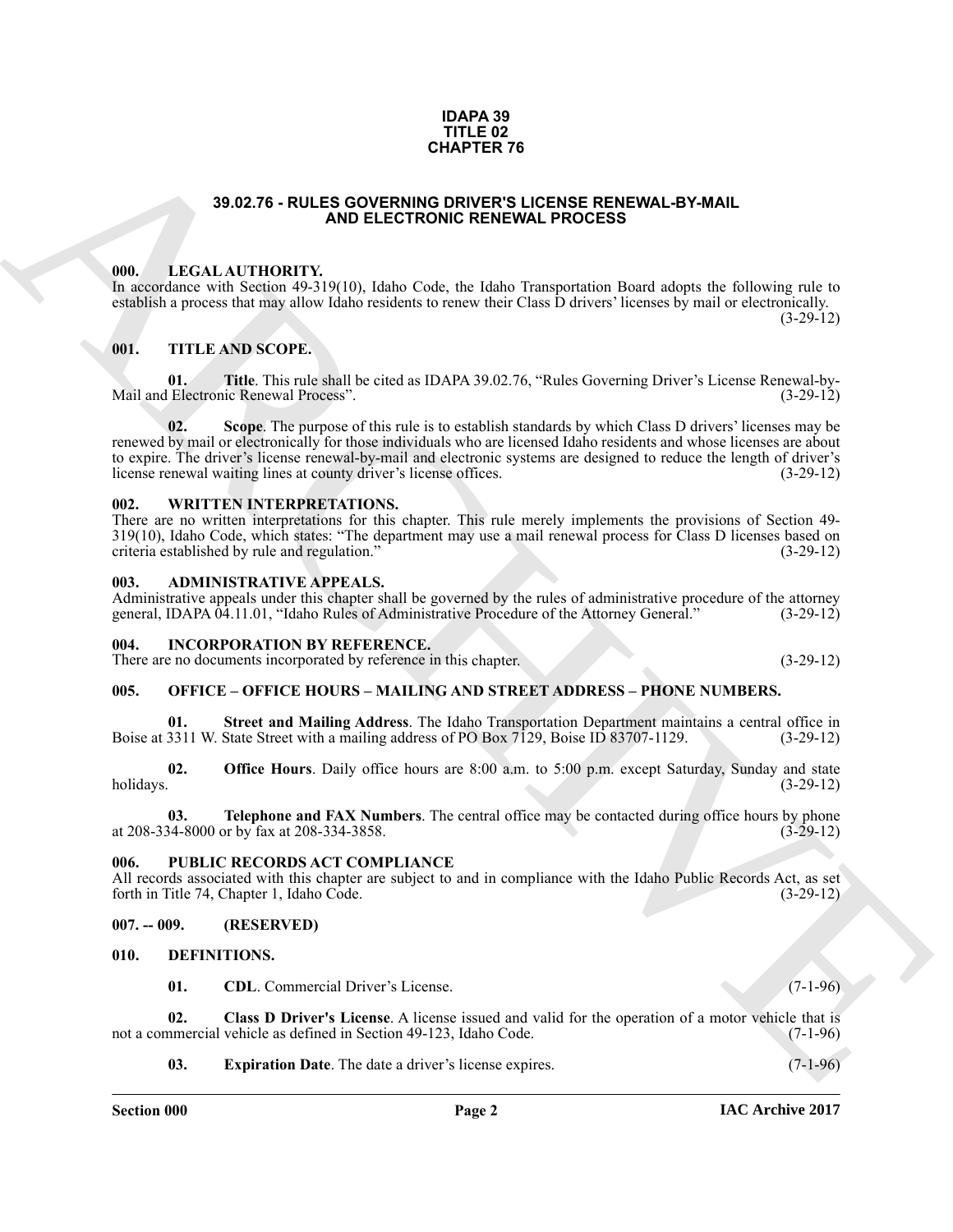<span id="page-2-3"></span><span id="page-2-2"></span>**04. Photo License**. A valid Idaho driver's license displaying a color photograph of the license holder.  $(7-1-96)$ 

#### <span id="page-2-0"></span>**011. ELIGIBILITY.**

**01. Eligibility**. The renewal by mail or electronic renewal may be granted on the expiration date of a person's Idaho Class D driver's license, in lieu of requiring the person to renew a driver's license in person. Licenses renewed by mail or electronically shall only be renewed once in an eight (8) year period, and shall have a four-year validity period. (3-29-12)

<span id="page-2-4"></span>**02. License Renewal**. Drivers' licenses shall not be renewed by mail or electronically for persons who: (3-29-12)

**a.** Hold a driver's license with a "J" restriction (e.g. limited to a five (5) mile driving radius of residence, driving privileges limited to one (1) or two (2) counties, cannot drive without parent for a specified time period, etc.); (7-1-96) period, etc.);

**b.** Have changes in the information shown on their licenses, other than address changes; (7-1-96)

**c.** Have any changes in physical, mental, and/or emotional condition, including vision, which may e ability to safely operate a motor vehicle: (7-1-96) impair the ability to safely operate a motor vehicle;

**d.** Have drivers' licenses or driving privileges which are suspended, revoked, canceled, denied, refused, or disqualified; (7-1-96)

**e.** Are operating on department or court restricted driving permits; (7-1-96)

**f.** Are required to provide documentation proving lawful presence in the United States; (3-29-12)

**g.** Are not lawfully present in the United States; (3-29-12)

**h.** Have a driving record which has been marked for special handling (e.g., verification of identity or date of birth, possible fraud, etc.); (7-1-96)

|  | Already have an existing extension; |  |  |  |  | $(7-1-96)$ |
|--|-------------------------------------|--|--|--|--|------------|
|--|-------------------------------------|--|--|--|--|------------|

- **j.** Wish to add a motorcycle endorsement; (7-1-96)
- **k.** Are under twenty-one (21) years of age; or (7-1-96)
- <span id="page-2-8"></span><span id="page-2-5"></span>**l.** Are seventy (70) years of age or older. (7-1-96)

### <span id="page-2-1"></span>**012. RENEWAL BY MAIL PROCEDURES.**

Reaches Transportation Department<br>
16. These License. A valid labor since the second deplete and color product Remove in the second dependent<br>
16. Electronic March 19. The matter of the second second and the second of the **01. Use of Fax or Phone Prohibited**. Driver's license renewal-by-mail or electronic renewal applications shall not be processed by fax or telephone. Eligible persons must mail or electronically submit their driver's license renewal application to the driver's license office in their county of residence, or deliver their application in person together with the renewal fee for the same class of license, pursuant to Section 49-306, Idaho<br>(3-29-12) Code. (3-29-12)

<span id="page-2-7"></span>**02. Updating Driving Records**. The county driver's license office shall update driving records to reflect the new expiration year, followed by the notation "RM," and issue a driver's license to eligible licensees within three (3) business days after receipt of the completed application form. (3-29-12)

<span id="page-2-6"></span>**03. If The Driver's License Card Is Lost, Mutilated or Destroyed After Receipt**. If a driver's license is lost, mutilated, or destroyed after the applicant receives it, the applicant must apply in person at the county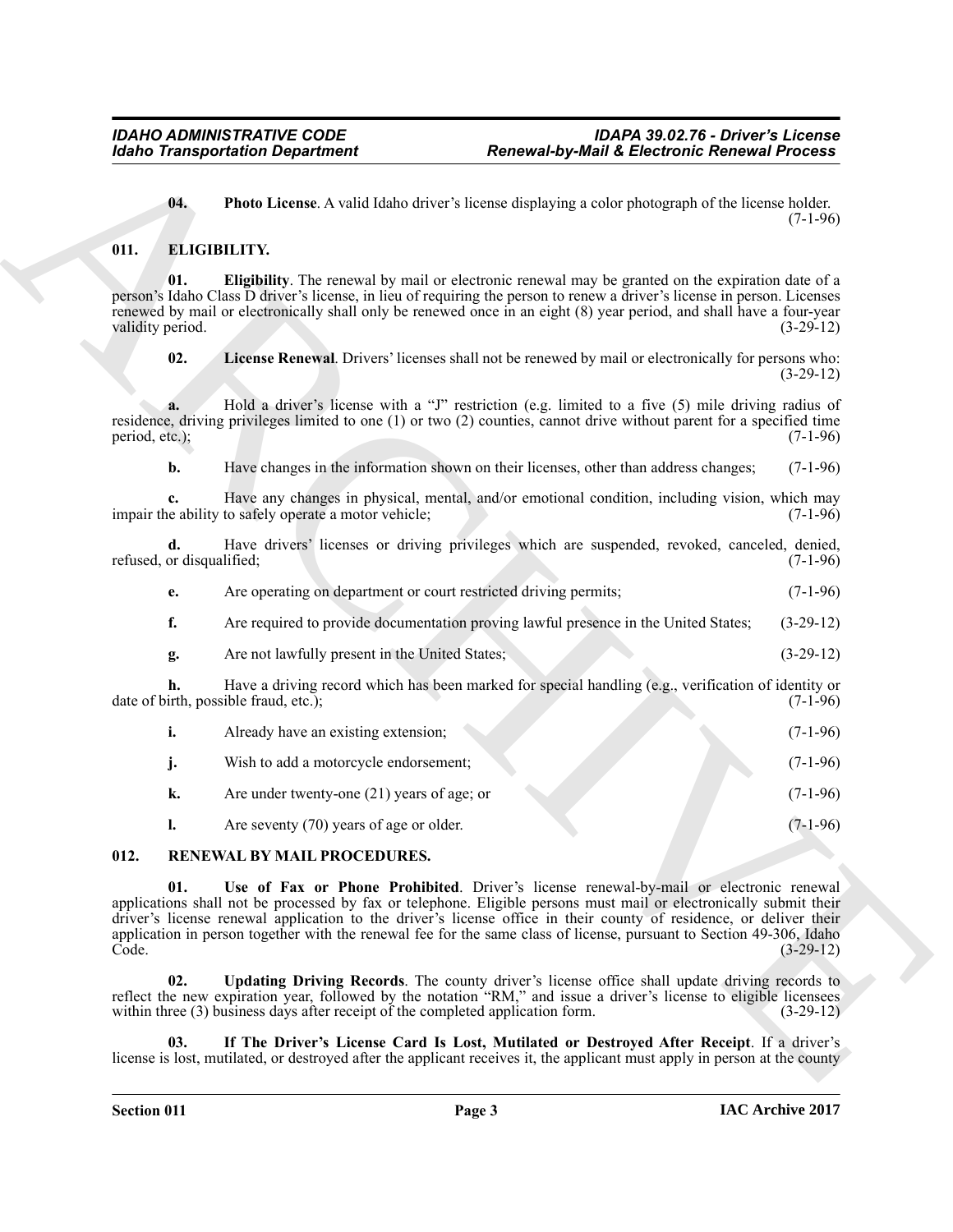#### *IDAHO ADMINISTRATIVE CODE IDAPA 39.02.76 - Driver's License Idaho Transportation Department Renewal-by-Mail & Electronic Renewal Process*

<span id="page-3-1"></span>office for a duplicate driver's license. (3-29-12)

Maria Taiwaya histori Penandel II. Marcus Leon al Marcus Leon al Marcus Leon al Marcus Leon al Marcus Leon al<br>Archives de la Galille de la Galille de la Galille de la Galille de la Galille de la Galille de la Galille de<br>Ma **04. If Lost or Destroyed in Mail**. If a drivers' license is lost or destroyed in the mail, a written statement detailing the loss or destruction must be mailed or hand-delivered to the applicant's county of residence. Upon receipt of the letter, the county can issue a no-charge replacement driver's license to the applicant. (3-29-12)

<span id="page-3-2"></span>**05. Temporarily Residing Out-of-State**. Individuals temporarily residing out-of-state may apply for a by mail, electronic renewal, or an extension, but not both, in an eight (8) year period. (3-29-12) renewal by mail, electronic renewal, or an extension, but not both, in an eight (8) year period.

<span id="page-3-0"></span>**013. -- 999. (RESERVED)**